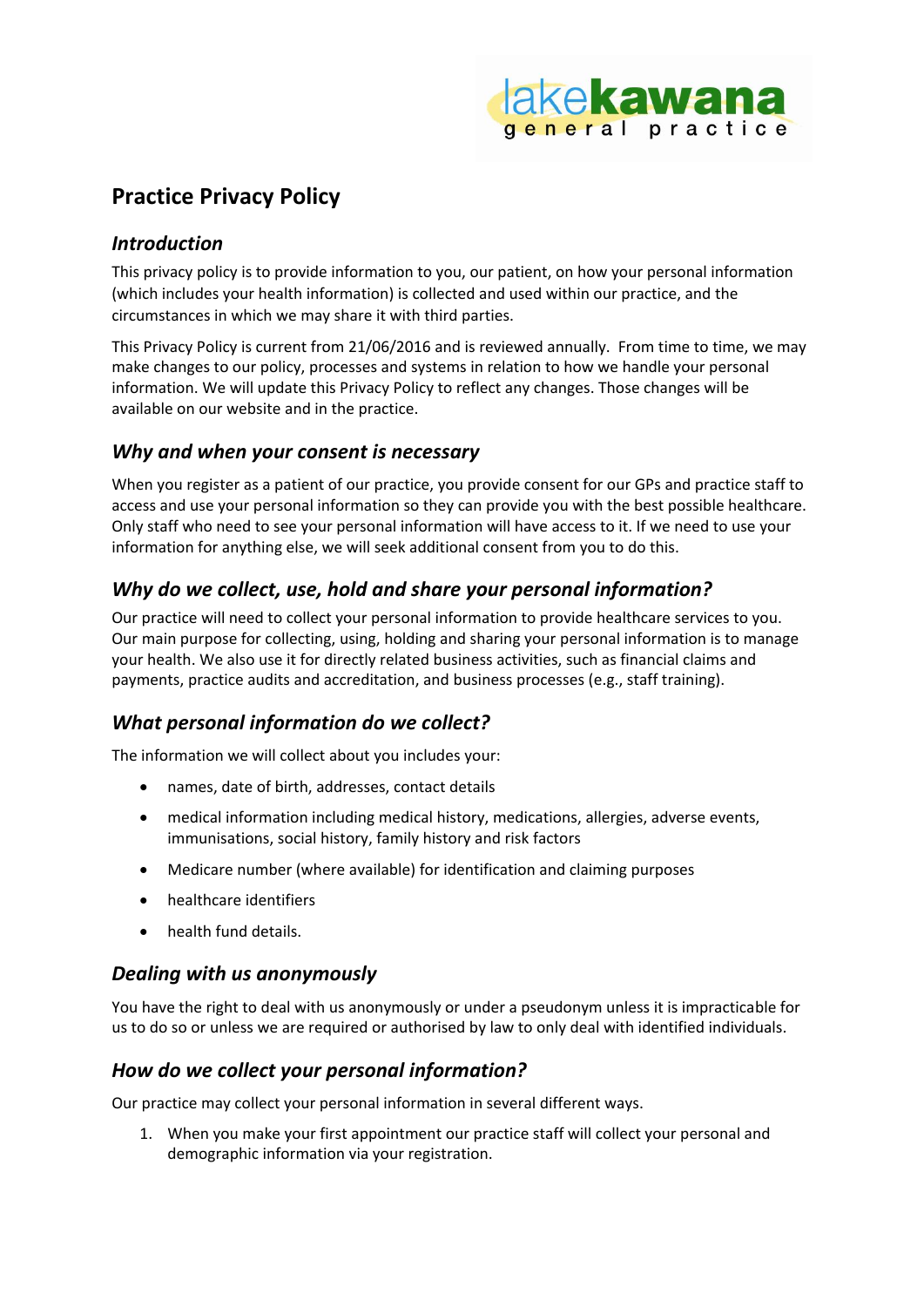

- 2. During the course of providing medical services, we may collect further personal information. This can be through electronic transfer of prescriptions, My Health Record e.g., via a Shared Health Summary or Event Summary.
- 3. We may also collect your personal information when you visit our website, send us an email or SMS, telephone us, make an online appointment.
- 4. In some circumstances personal information may also be collected from other sources. Often this is because it is not practical or reasonable to collect it from you directly. This may include information from:
	- your guardian or responsible person
	- other involved healthcare providers, such as specialists, allied health professionals, hospitals, community health services and pathology and diagnostic imaging services
	- your health fund, Medicare, or the Department of Veterans' Affairs (as necessary).

#### *When, why and with whom do we share your personal information?*

We sometimes share your personal information:

- with third parties who work with our practice for business purposes, such as accreditation agencies or information technology providers – these third parties are required to comply with APPs and this policy
- with other healthcare providers
- when it is required or authorised by law (e.g., court subpoenas)
- when it is necessary to lessen or prevent a serious threat to a patient's life, health or safety or public health or safety, or it is impractical to obtain the patient's consent
- to assist in locating a missing person
- to establish, exercise or defend an equitable claim
- for the purpose of confidential dispute resolution process
- when there is a statutory requirement to share certain personal information (e.g., some diseases require mandatory notification)
- during the course of providing medical services, through eTP, My Health Record (e.g., via Shared Health Summary, Event Summary).

Only people who need to access your information will be able to do so. Other than in the course of providing medical services or as otherwise described in this policy, our practice will not share personal information with any third party without your consent.

We will not share your personal information with anyone outside Australia (unless under exceptional circumstances that are permitted by law) without your consent.

Our practice will not use your personal information for marketing any of our goods or services directly to you without your express consent. If you do consent, you may opt out of direct marketing at any time by notifying our practice in writing.

#### *How do we store and protect your personal information?*

Your personal information may be stored at our practice in various forms, we use clinical software to store everything electronically and our practice stores all personal information securely.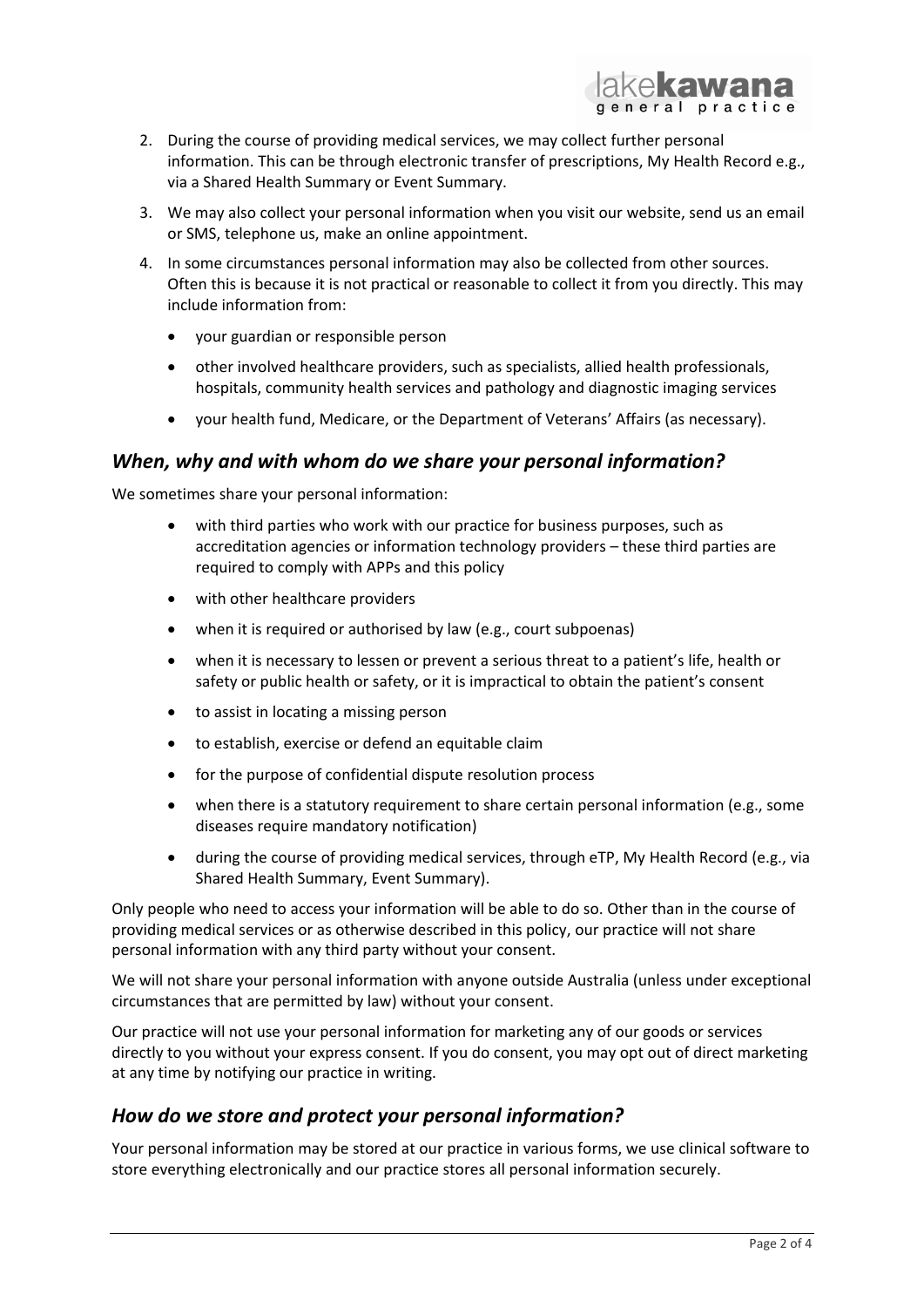

# *Email and eFax Disclaimer*

This message contains confidential information and is intended only for the individual named. If you are not the named addressee you should not disseminate, distribute or copy this e-mail or fax. Please notify the sender immediately if you have received this by mistake and delete or destroy it. E-mail or eFax transmission cannot be guaranteed to be secure or error-free as information could be intercepted, corrupted, lost, destroyed, arrive late or incomplete, or contain viruses. The sender therefore does not accept liability for any errors or omissions in the contents of this message, which arise as a result of e-mail or eFax transmission. If verification is required, please request a hard-copy version.

# *Contact*

Please direct any queries, complaints, requests for access to medical records to:

Karen Clarke, Practice Manager

Email – [manager@lkgp.com.au](mailto:manager@lkgp.com.au)

Fax – 07 5493 3888

Post – Unit 7, 5 Innovation Parkway, Birtinya, QLD 4575

| <b>Version No.</b> | Date       | <b>Reason for update</b>                                                                                                                                          |
|--------------------|------------|-------------------------------------------------------------------------------------------------------------------------------------------------------------------|
| $\overline{2}$     | 21/06/2016 | To include My Health Record due to its recent<br>implementation.                                                                                                  |
| 3                  | 14/02/2017 | To include our email disclaimer, due to the recent<br>implementation of eFax and subsequent removal of the<br>actual disclaimer from all company auto signatures. |
| 4                  | 08/08/2018 | Policy reviewed and updated in accordance with the<br><b>RACGP Privacy Policy Template</b>                                                                        |
| 5                  | 04/11/2020 | Change of Practice Manager                                                                                                                                        |
| 6                  | 20/06/2021 | <b>Change of Practice Manager</b>                                                                                                                                 |
|                    | 28/03/2022 | Review                                                                                                                                                            |

## *Approval*

| <b>Name</b>          | <b>Title</b>            | <b>Signature</b> | Date      |
|----------------------|-------------------------|------------------|-----------|
| Laura Wilkinson      | <b>Practice Manager</b> |                  | 21/6/16   |
| Laura Wilkinson      | <b>Practice Manager</b> |                  | 14/02/17  |
| Laura Wilkinson      | <b>Practice Manager</b> |                  | 08/08/18  |
| <b>Alison Hubner</b> | <b>Practice Manager</b> |                  | 4/11/2020 |